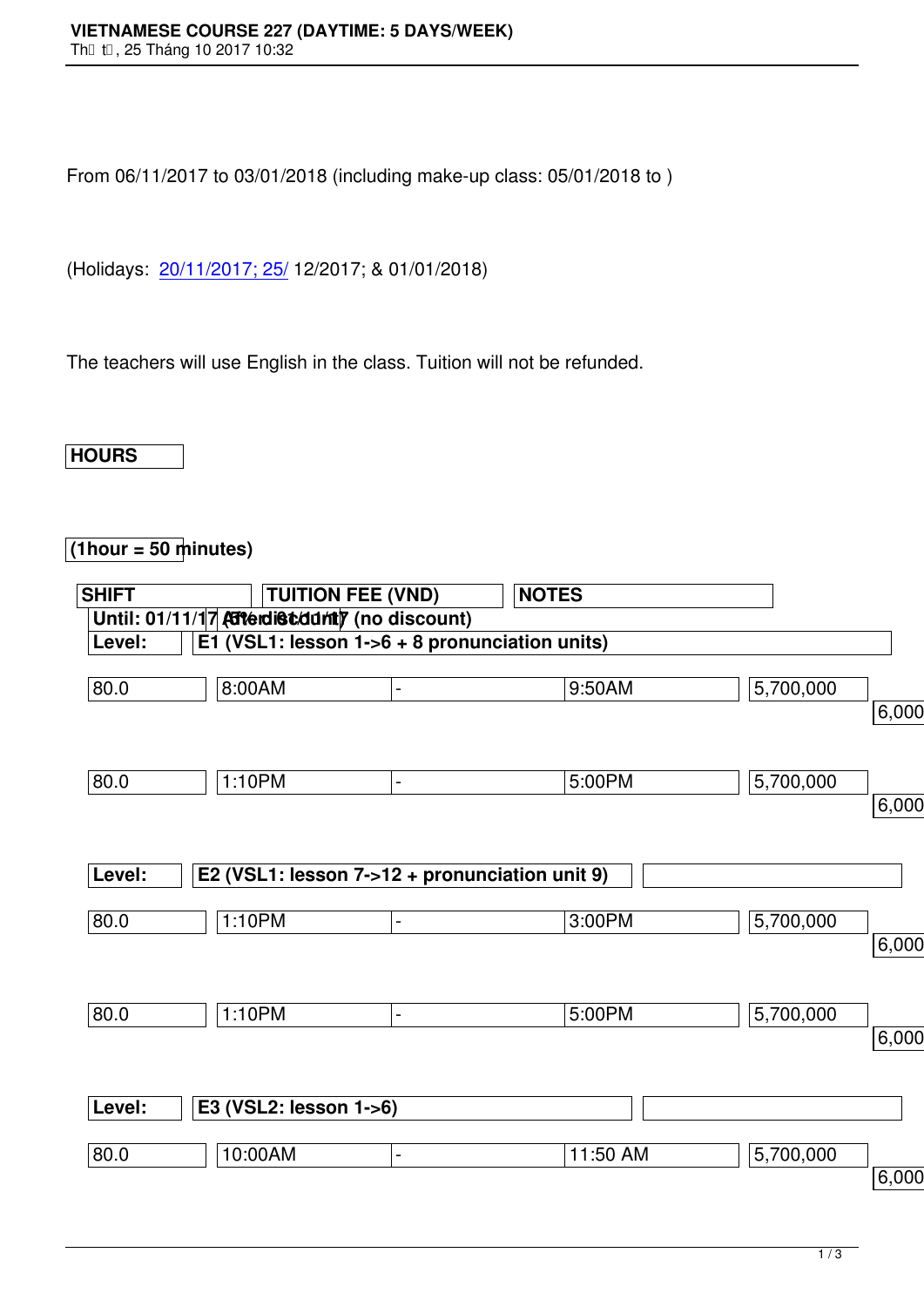Th⊡ t⊡, 25 Tháng 10 2017 10:32

| 80.0   | 8:00AM                           | $\blacksquare$               | 11:50 AM | 5,700,000 |       |
|--------|----------------------------------|------------------------------|----------|-----------|-------|
|        |                                  |                              |          |           | 6,000 |
|        |                                  |                              |          |           |       |
| 80.0   | 1:10PM                           | $\qquad \qquad \blacksquare$ | 5:00PM   | 5,700,000 |       |
|        |                                  |                              |          |           | 6,000 |
|        |                                  |                              |          |           |       |
|        |                                  |                              |          |           |       |
| Level: | E4 (VSL 2: lesson 7 ->12)        |                              |          |           |       |
| 80.0   | 8:00AM                           | $\qquad \qquad \blacksquare$ | 9:50AM   | 5,700,000 |       |
|        |                                  |                              |          |           | 6,000 |
|        |                                  |                              |          |           |       |
|        |                                  |                              |          |           |       |
| 80.0   | 8:00AM                           | $\qquad \qquad \blacksquare$ | 11:50 AM | 5,700,000 | 6,000 |
|        |                                  |                              |          |           |       |
|        |                                  |                              |          |           |       |
| Level: | 11 (VSL3: lesson 1->5)           |                              |          |           |       |
|        |                                  |                              |          |           |       |
| 80.0   | 10:00AM                          | $\blacksquare$               | 11:50 AM | 6,460,000 |       |
|        |                                  |                              |          |           | 6,800 |
|        |                                  |                              |          |           |       |
| Level: | I2 (VSL3: lesson 6->10)          |                              |          |           |       |
|        |                                  |                              |          |           |       |
| 80.0   | 1:10PM                           | $\qquad \qquad \blacksquare$ | 3:00PM   | 6,460,000 |       |
|        |                                  |                              |          |           | 6,800 |
|        |                                  |                              |          |           |       |
| Level: | <b>I3 (VSL4: lesson 1-&gt;5)</b> |                              |          |           |       |
|        |                                  |                              |          |           |       |
| 80.0   | 8:00AM                           | $\overline{\phantom{0}}$     | 9:50AM   | 6,460,000 |       |
|        |                                  |                              |          |           | 6,800 |
|        |                                  |                              |          |           |       |
| 80.0   | 1:10PM                           | $\qquad \qquad \blacksquare$ | 5:00PM   | 6,460,000 |       |
|        |                                  |                              |          |           | 6,800 |
|        |                                  |                              |          |           |       |
| Level: | A2 (VSL5: lessons 6 -> 10)       |                              |          |           |       |
|        |                                  |                              |          |           |       |
| 80.0   | 8:00AM                           | $\blacksquare$               | 11:50 AM | 6,840,000 |       |
|        |                                  |                              |          |           | 7,200 |